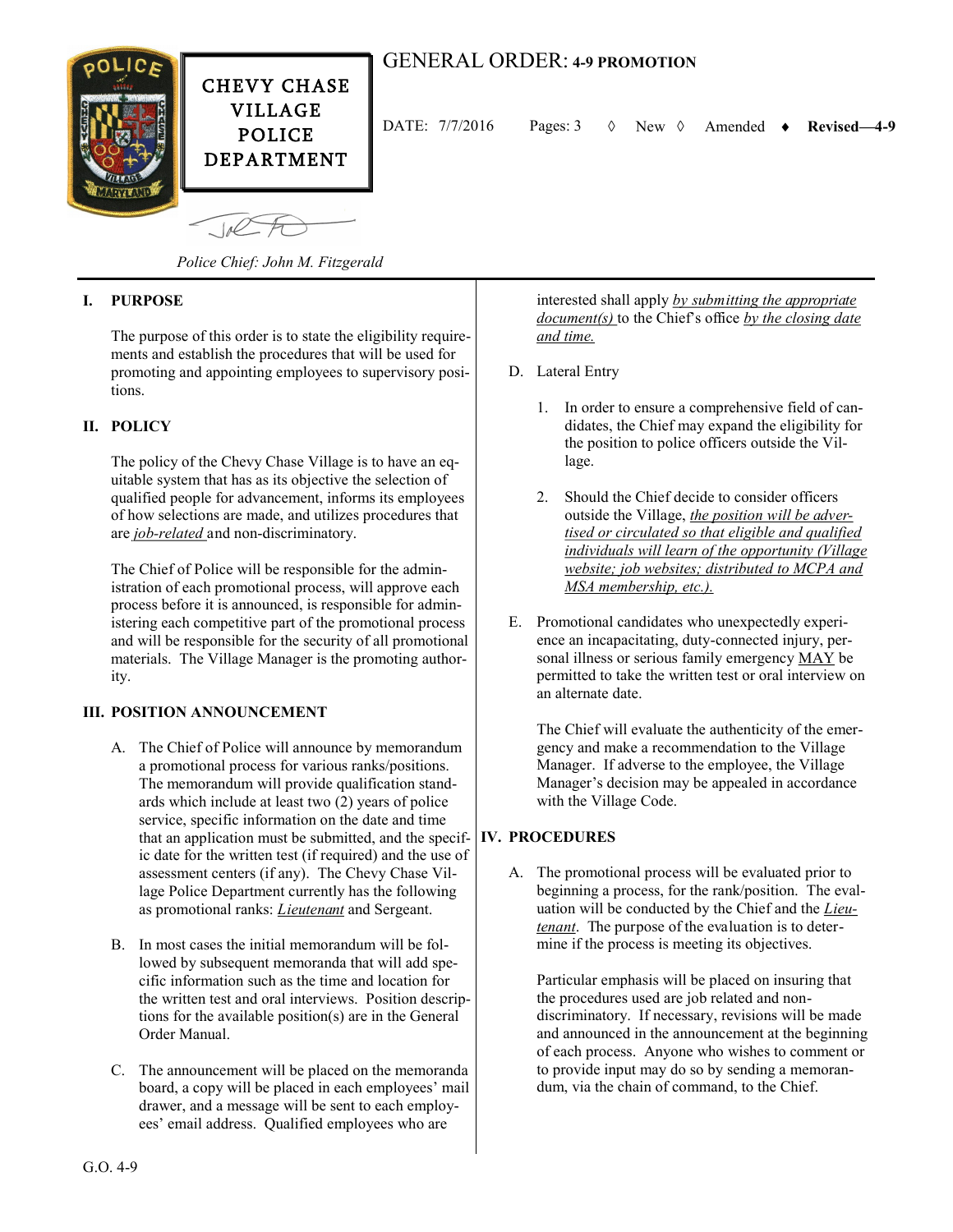### B. Promotional Potential Evaluations

A promotional potential evaluation will be completed based on an interview of each candidate by the Chief of Police and *Lieutenant* who will rate the candidates as either **Exceptional, Above Average, Average, Needs Improvement**, or **Not Acceptable** using the following criteria:

- 1. Human Relations Skills
- 2. Initiative and Performance of Duty
- 3. Knowledge of Responsibilities
- 4. Personal Appearance
- 5. Professional Conduct
- 6. Practical Judgment
- 7. Oral Communications
- 8. Supervisory Experience and Skills
- 9. Knowledge of Maryland Criminal Law
- 10. Knowledge of Maryland Traffic Law

| Rating               | Point<br>Value |
|----------------------|----------------|
| <b>EXCEPTIONAL</b>   | 10             |
| <b>ABOVE AVERAGE</b> |                |
| AVERAGE              |                |
| NEEDS IMPROVEMENT    |                |
| NOT ACCEPTABLE       |                |

The maximum possible total would be 100 points. The Chief and the Lieutenant will score the candidates separately. *The average of the two total scores will be the final score for an individual candidate.*

- C. Written Test
	- 1. If a written test is to be given, the Chief will notify the candidate(s) of the written test date and time.
	- 2. The written test may be obtained from an outside vendor, using bibliography sources provided by the Department to derive questions for the test and/or the Chief of Police may use a written test comprised of questions developed within the Department.

D. Experience

Experience will account for five percent (5%) of the total promotion testing scores. One/half (.5) point for each year of police service up to a total of 5 points.

*E. Oral Interviews*

*Each eligible candidate will be afforded the opportunity to continue in the process and be interviewed by the Chief of Police.*

*The Chief will rate each candidate in six (6) general areas. Those areas will include:*

| Rating                                         | Point<br>Value |
|------------------------------------------------|----------------|
| <b>Communication Skills</b>                    | 10             |
| Demeanor and Interpersonal<br>Skills           | 10             |
| <b>Performance and disciplinary</b><br>history | <u>10</u>      |
| Emotional maturity and judg-<br>ment           | 10             |
| Decision Making                                | 10             |
| Leadership                                     | 10             |

*Maximum total = 60 points* 

- *F.* Any employee who wishes to review or question any score or *phase* of the process, to include initial eligibility, may do so by requesting, in writing, a meeting with the Chief. The written request should specify the issue to be discussed. The Chief will meet with the employee and attempt resolve the matter. If the employee is not satisfied with the Chief's response, he/she may request, in writing, to meet with the Village Manager. Further grievance procedures and appeals will be in accordance with the Village Code.
- G. If any part of the promotion process is declared invalid on appeal or through a grievance, the process will be declared null and void. A new process will be initiated and candidates will be encouraged to reapply, be retested, and reevaluated.

# **V. PROMOTION**

*A.* The Chief will make a recommendation for promotion in writing to the Village Manager who will make the selection for promotion. *Recommendations will generally be made in score order (highest*